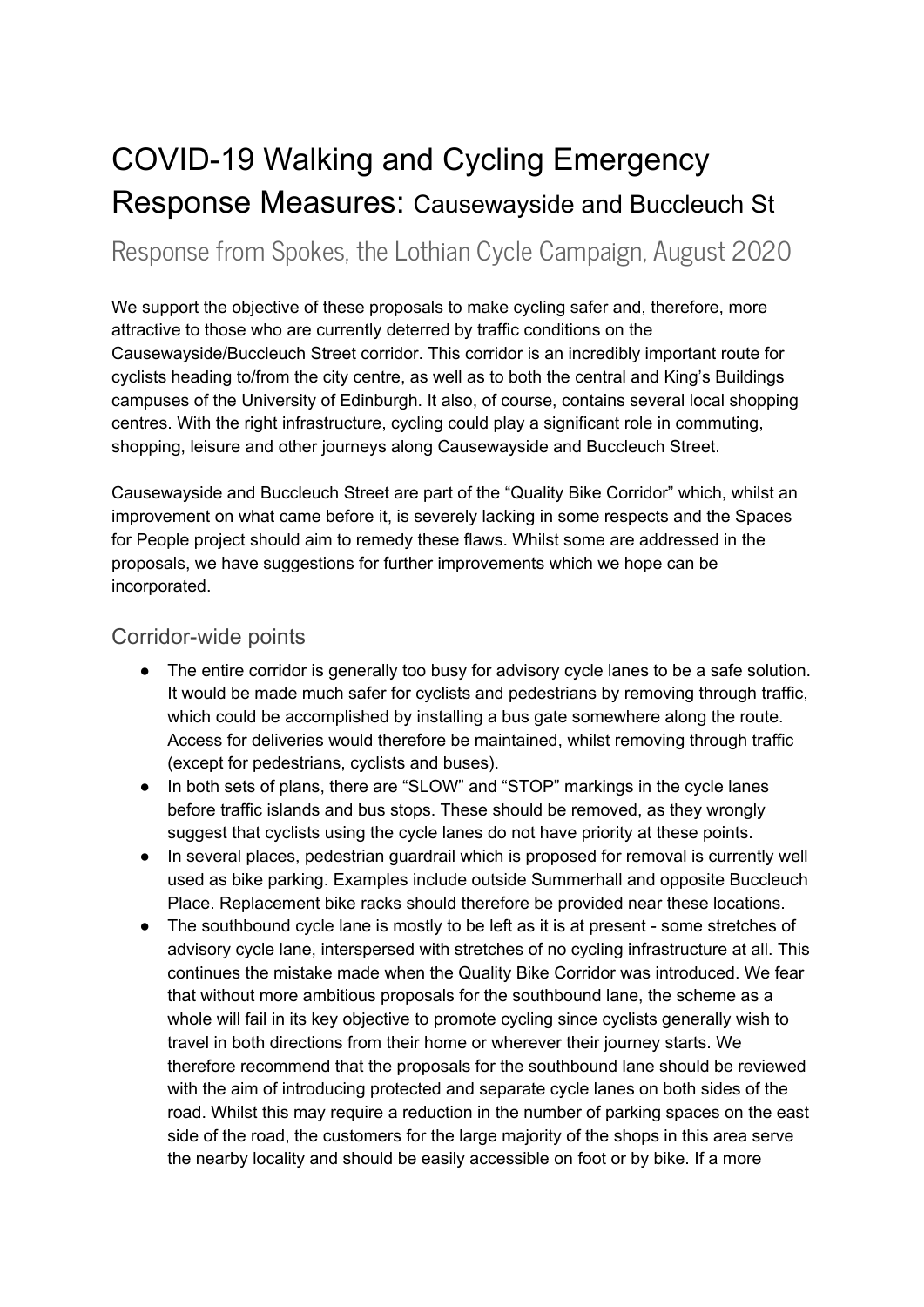continuous cycle southbound lane is not considered feasible, we believe this only strengthens the need for removing motorised through traffic from the route by installing a bus gate.

# Causewayside proposals

- The northbound advisory cycle lane on Ratcliffe Terrace has been a continual source of difficulty for cyclists since it was built, but the current proposals will not address the existing problems here. The cycle lane is frequently blocked by parked vehicles, which forces cyclists to move out into the flow of the traffic. Consideration should be given to replacing it with a parking-protected cycleway which would then run into the proposed, protected cycle lane just south of Grange Loan.
- The northbound cycle lane on Causewayside is frequently blocked by parked vehicles outside the Aviator pub. Advisory lanes do not work here, and stronger measures should be incorporated.
- The existing central feeder lanes at the Melville Drive and West Preston Street junctions feel dangerous to many cyclists. Banning left turns onto Melville Drive and West Preston Street would solve this (turning the filter lanes into segregated cycling lanes). The alternative route for motor traffic (via Nicolson Street) is a very short detour.

## Buccleuch Street proposals

- The existing southbound advisory cycle lane between Gifford Park and Buccleuch Terrace is not marked on the plans. Since the protected cycleway is awkward to use if cycling north to south along Buccleuch St, the advisory lane should be retained.
- Protection of the southbound cycle lane on Potterrow/Chapel Street should be extended to join up with the small proposed section just north of the pedestrian crossing. The section outside the mosque is often parked in, even where there are double yellow no loading markings, and measures to prevent this are therefore necessary. Gaps should, of course, be left for private access points and side streets.
- The plans show the southbound advisory cycle lane being moved to the inside of the parking spaces on Potterrow, but the plans do not seem to include any measures to prevent drivers parking in the cycle lane. Such measures should obviously be included.
- We believe that there is space to replace the proposed bus boarder on Potterrow with a floating bus stop, as is being done in the Comiston Road project. This would be safer for pedestrians, if it can be done.
- Double parking blocking the existing cycle lane on Lothian Street is often a problem, and consideration should be given to using a parking-protected cycle lane here as well.
- The proposed protected cycle lane on Teviot Place should be extended to meet Middle Meadow Walk. This would make it easier for cyclists approaching from Potterrow to proceed to Forrest Road by using the toucan crossing at the top of Middle Meadow Walk , and design of the layout should make it as clear as possible